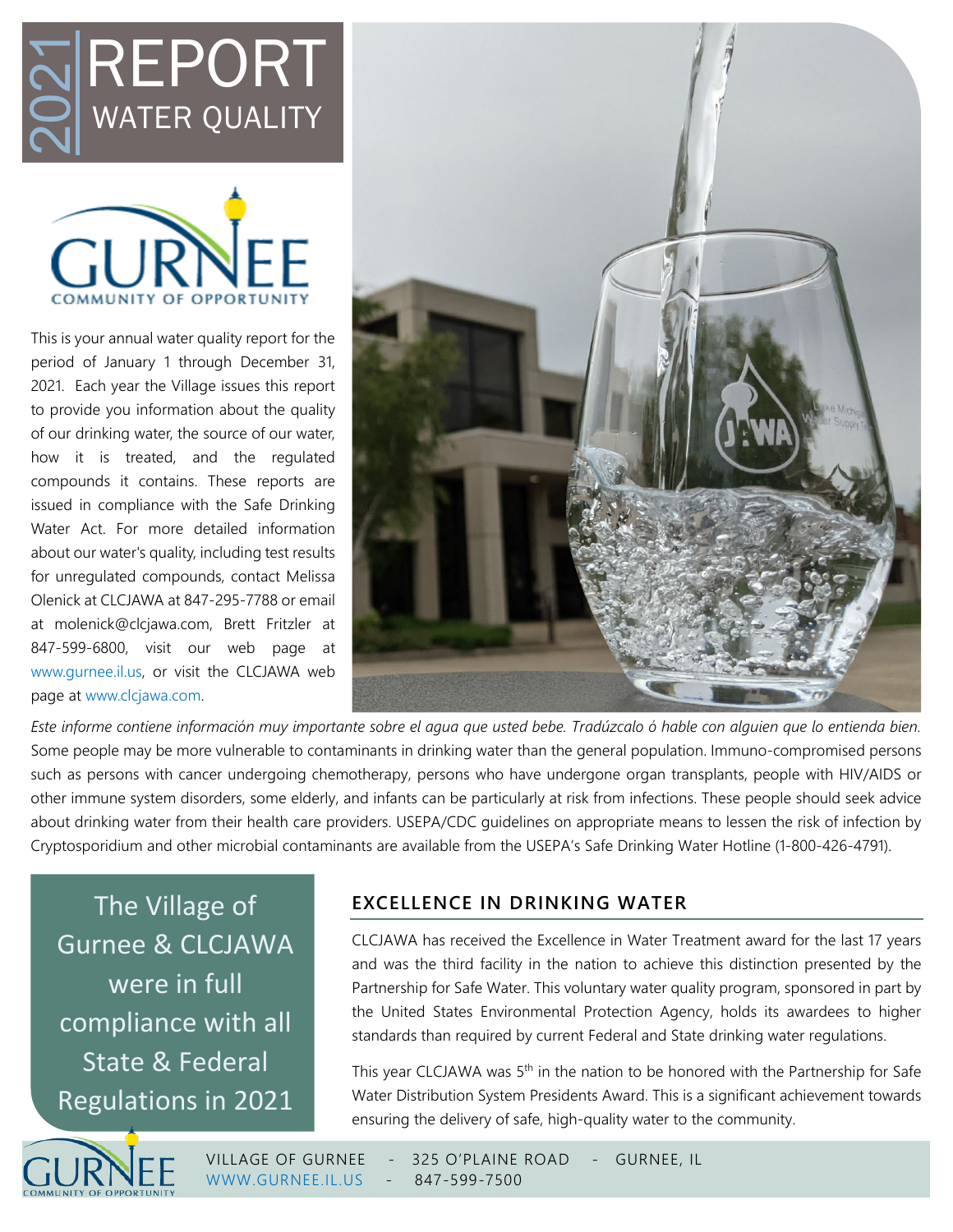# WATER CONTAMINANTS DETECTED IN 2021

#### Definition of Terms:

| <b>Units of Measure:</b>                                                | Action Level (AL): The concentration of a contaminant that triggers treatment or other required actions by the water<br>supply.                                                                                                                                                                                                                                                 |
|-------------------------------------------------------------------------|---------------------------------------------------------------------------------------------------------------------------------------------------------------------------------------------------------------------------------------------------------------------------------------------------------------------------------------------------------------------------------|
| ppm: parts per million or milligrams per liter                          | Maximum Contaminant Level (MCL): The highest level of a contaminant that is allowed in drinking water. MCLs are set                                                                                                                                                                                                                                                             |
| ppb: parts per billion or micrograms per liter                          | as close to the MCLGs as feasible using the best available treatment technology.                                                                                                                                                                                                                                                                                                |
| pCi/L: picocuries per liter used to measure                             | Maximum Contaminant Level Goal (MCGL): The level of a contaminant in drinking water below which there is no known                                                                                                                                                                                                                                                               |
| radioactivity                                                           | or expected risk to health. MCLGs allow for a margin of safety.                                                                                                                                                                                                                                                                                                                 |
| NTU: nephelopmetric turbidity unit that<br>measures clarity in drinking | Treatment Technique (TT): A required process intended to reduce the level of a contaminant in drinking water.<br>Maximum Residual Disinfectant Level Goal (MRDLG): The level of a drinking water disinfectant below which there is no<br>known or expected risk to health. MRDLGs do not reflect the benefits of the use of disinfectants to control microbial<br>contaminants. |

water. There is convincing evidence that addition of a disinfectant is necessary for control of microbial contaminants.

| Water Quality Contaminants Detected in 2021                                                |                                     |                |                           |                                      |               |                                                                                            |  |
|--------------------------------------------------------------------------------------------|-------------------------------------|----------------|---------------------------|--------------------------------------|---------------|--------------------------------------------------------------------------------------------|--|
| Contaminant (unit of measure)<br><b>Typical Source of Contaminant</b>                      | <b>Highest Level</b><br>Detected    | <b>MCLG</b>    | <b>MCL</b>                | Range of<br>Detection                | Violation     | Date of Sample                                                                             |  |
| MICROBIAL CONTAMINANTS                                                                     |                                     |                |                           |                                      |               |                                                                                            |  |
| Total Coliform Bacteria (% Pos/Month)<br>Naturally present; human and animal fecal waste   | $\mathbf{1}$                        | $\mathbf 0$    | $\mathbf{1}$<br>per month |                                      | In Compliance | 09/14/2021<br>Monthly                                                                      |  |
| E. Coli (% Pos/Month)<br>Naturally present; human and animal fecal waste                   | $\Omega$                            | $\mathbf{O}$   | $\Omega$<br>per month     |                                      | In Compliance | Monthly                                                                                    |  |
| Turbidity <sup>1</sup> (NTU/Lowest Monthly % < 0.3 NTU)<br>Lake Sediment; soil runoff      | 100%<br>below 0.3 NTU               | none           | 0.3 NTU                   | 100%                                 | In Compliance | Monthly                                                                                    |  |
| Turbidity <sup>1</sup> (NTU/Highest Single Measurement)<br>Lake Sediment; soil runoff      | 0.051                               | none           | 1 NTU                     | $0.02 - 0.051$                       | In Compliance | Monthly                                                                                    |  |
|                                                                                            | <b>INORGANIC CONTAMINANTS</b>       |                |                           |                                      |               |                                                                                            |  |
| Nitrate as nitrogen (ppm)<br>Runoff from fertilizer; leaching from septic; natural erosion | 0.3                                 | 10             | 10                        | Single Sample                        | In Compliance | 08/26/2021                                                                                 |  |
| Barium (ppm)<br>Discharge of drilling wastes & metal refineries; natural<br>erosion        | 0.023                               | 2              | 2                         | Single Sample                        | In Compliance | 08/04/2021                                                                                 |  |
| Copper $2$ (ppm)<br>Corrosion of household plumbing systems; natural erosion               | 0.16<br>90 <sup>th</sup> Percentile | 1.3            | $AL = 1.3$                | $\mathsf{O}\xspace$<br>Sites over AL | In Compliance | 08/2021                                                                                    |  |
| Lead $2$ (ppb)<br>Corrosion of household plumbing systems; natural erosion                 | 1.3<br>90 <sup>th</sup> Percentile  | 0              | $AL = 15$                 | $\Omega$<br>Sites over AL            | In Compliance | 08/2021                                                                                    |  |
| DISINFECTANT/DISINFECTION BY-PRODUCTS                                                      |                                     |                |                           |                                      |               |                                                                                            |  |
| HAA5 Haloacetic Acids (ppb)<br>By-product of drinking water disinfection                   | 8                                   | none           | 60                        | $3.78 - 12.76$                       | In Compliance | Quarterly                                                                                  |  |
| <b>TTHMs Total Trihalomethanes (ppb)</b><br>By-product of drinking water disinfection      | 18                                  | none           | 80                        | $9.11 - 28$                          | In Compliance | Quarterly                                                                                  |  |
| Bromate (ppb)<br>By-product of drinking water disinfection                                 | $\mathbf{1}$                        | $\Omega$       | 10                        | $0 - 3.3$                            | In Compliance | 07/13/2021<br>Quarterly                                                                    |  |
| Chlorine (ppm)<br>Drinking water disinfectant                                              | 0.9                                 | $\overline{4}$ | $\overline{4}$            | $0.7 - 1$                            | In Compliance | Daily                                                                                      |  |
| TOC (Total Organic Carbon)                                                                 |                                     |                |                           |                                      |               | The % of TOC removal was measured each month & the system met all removal requirements set |  |

by IEPA

**The table above lists all of the regulated compounds detected in our water. Bolded compounds were sampled by the Village; all other compounds were sampled by CLCJAWA. The values shown in the level detected column are those used by the EPA to determine compliance with drinking water standards. Because each compound is regulated differently, this value may be a running average, a 90th percentile or a maximum single value. The sample data column indicates the date when the sample was collected. When more than one sample is collected, this column shows the date of the maximum value.** 

1) **Turbidity is a measurement of the cloudiness of the water caused by suspended particles. We monitor it because it is a good indicator of water quality and the effectiveness of our filtration system and disinfectants.** 

2) **The state requires us to monitor for certain contaminants less than once per year because the concentrations of these contaminants do not change frequently. Some of our data, though accurate, is more than one year old.**

3) **A maximum contaminant level (MCL) for this contaminant has not been established by either state or federal regulations, nor has mandatory health effects language been set. The purpose of unregulated contaminant monitoring is to assist USEPA in determining the occurrence of unregulated contaminants in drinking water and whether future regulation is warranted.**

4) **These contaminants are not currently regulated by the USEPA. However, the state has set an MCL for these contaminants for supplies serving a population of 1,000 or more.**

5) **A maximum contaminant level (MCL) for this contaminant has not been established by either state or federal regulations, nor has mandatory health effects language been set. The purpose of unregulated contaminant monitoring is to assist USEPA in determining the occurrence of unregulated contaminants in drinking water and whether future regulation is warranted.**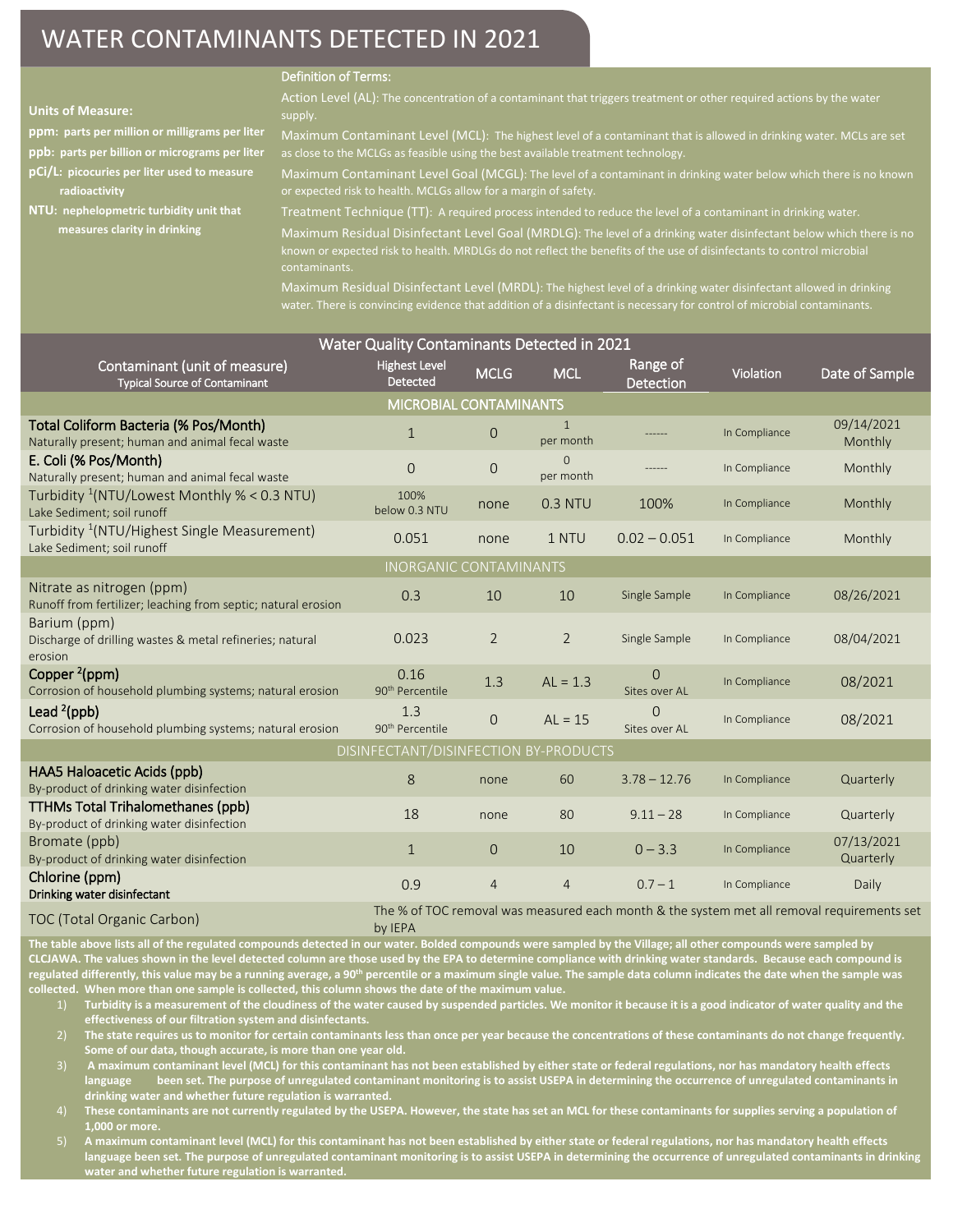| <b>Units of Measure:</b> |  |  |  |
|--------------------------|--|--|--|
|                          |  |  |  |
|                          |  |  |  |
|                          |  |  |  |

#### Definition of Terms:

**ppm: parts per million or milligrams per liter**

**ppb: parts per billion or micrograms per liter**

**pCi/L: picocuries per liter used to measure radioactivity**

**NTU: nephelopmetric turbidity unit that measures clarity in drinking**

supply.

Maximum Contaminant Level (MCL): The highest level of a contaminant that is allowed in drinking water. MCLs are set as close to the MCLGs as feasible using the best available treatment technology.

Maximum Contaminant Level Goal (MCGL): The level of a contaminant in drinking water below which there is no known or expected risk to health. MCLGs allow for a margin of safety.

Treatment Technique (TT): A required process intended to reduce the level of a contaminant in drinking water.

known or expected risk to health. MRDLGs do not reflect the benefits of the use of disinfectants to control microbial<br>contaminants Maximum Residual Disinfectant Level Goal (MRDLG): The level of a drinking water disinfectant below which there is no

Maximum Residual Disinfectant Level (MRDL): The highest level of a drinking water disinfectant allowed in drinking water. There is convincing evidence that addition of a disinfectant is necessary for control of microbial contaminants.

### Water Quality Contaminants Detected in 2021

| Contaminant (unit of measure)<br><b>Typical Source of Contaminant</b>                  | <b>Highest Level</b><br><b>Detected</b>   | <b>MCLG</b>    | <b>MCL</b>     | Range of<br>Detection | Violation     | Date of Sample        |  |
|----------------------------------------------------------------------------------------|-------------------------------------------|----------------|----------------|-----------------------|---------------|-----------------------|--|
| UNREGULATED CONTAMINANTS <sup>2, 5</sup>                                               |                                           |                |                |                       |               |                       |  |
| Asbestos <sup>3</sup> (MFL)<br>Natural mineral from rocks and soil                     | < 0.20                                    | none           | none           | Single Sample         | In Compliance | 12/01/2020            |  |
| Manganese <sup>3</sup> (ppm)<br>Natural mineral from rocks and soil                    | 0.0031                                    | None           | 0.05           | Single Sample         | In Compliance | 3/7/2019              |  |
|                                                                                        | STATE REGULATED CONTAMINANTS <sup>5</sup> |                |                |                       |               |                       |  |
| Fluoride (ppm)<br>Water additive which promotes strong teeth; natural erosion          | 0.7                                       | $\overline{4}$ | $\overline{4}$ | $0.6 - 0.7$           | In Compliance | 01/07/2021<br>Monthly |  |
| Sodium (ppm)<br>Erosion of naturally occurring deposits; water softener                | 9.7                                       | none           | none           | Single Sample         | In Compliance | 08/04/2021            |  |
| RADIOACTIVE CONTAMINANTS                                                               |                                           |                |                |                       |               |                       |  |
| Combined Radium 226/228 <sup>2</sup> (pCi/L)<br>Decay of natural and man-made deposits | 20.49                                     | $\Omega$       | 5              | Single Sample         | In Compliance | 02/22/2021            |  |
| Gross Alpha Emitters <sup>2</sup> (pCi/L)<br>Erosion of natural deposits               | 66.2                                      | $\overline{0}$ | 15             | Single Sample         | In Compliance | 02/22/2021            |  |

**The table above lists all of the regulated compounds detected in our water. Bolded compounds were sampled by the Village; all other compounds were sampled by CLCJAWA. The values shown in the level detected column are those used by the EPA to determine compliance with drinking water standards. Because each compound is**  regulated differently, this value may be a running average, a 90<sup>th</sup> percentile or a maximum single value. The sample data column indicates the date when the sample was **collected. When more than one sample is collected, this column shows the date of the maximum value.** 

- 1) **Turbidity is a measurement of the cloudiness of the water caused by suspended particles. We monitor it because it is a good indicator of water quality and the effectiveness of our filtration system and disinfectants.**
- 2) **The state requires us to monitor for certain contaminants less than once per year because the concentrations of these contaminants do not change frequently. Some of our data, though accurate, is more than one year old.**
- 3) **A maximum contaminant level (MCL) for this contaminant has not been established by either state or federal regulations, nor has mandatory health effects language been set. The purpose of unregulated contaminant monitoring is to assist USEPA in determining the occurrence of unregulated contaminants in drinking water and whether future regulation is warranted.**
- 4) **These contaminants are not currently regulated by the USEPA. However, the state has set an MCL for these contaminants for supplies serving a population of 1,000 or more.**
- 5) **A maximum contaminant level (MCL) for this contaminant has not been established by either state or federal regulations, nor has mandatory health effects**  language been set. The purpose of unregulated contaminant monitoring is to assist USEPA in determining the occurrence of unregulated contaminants in drinking **water and whether future regulation is warranted.**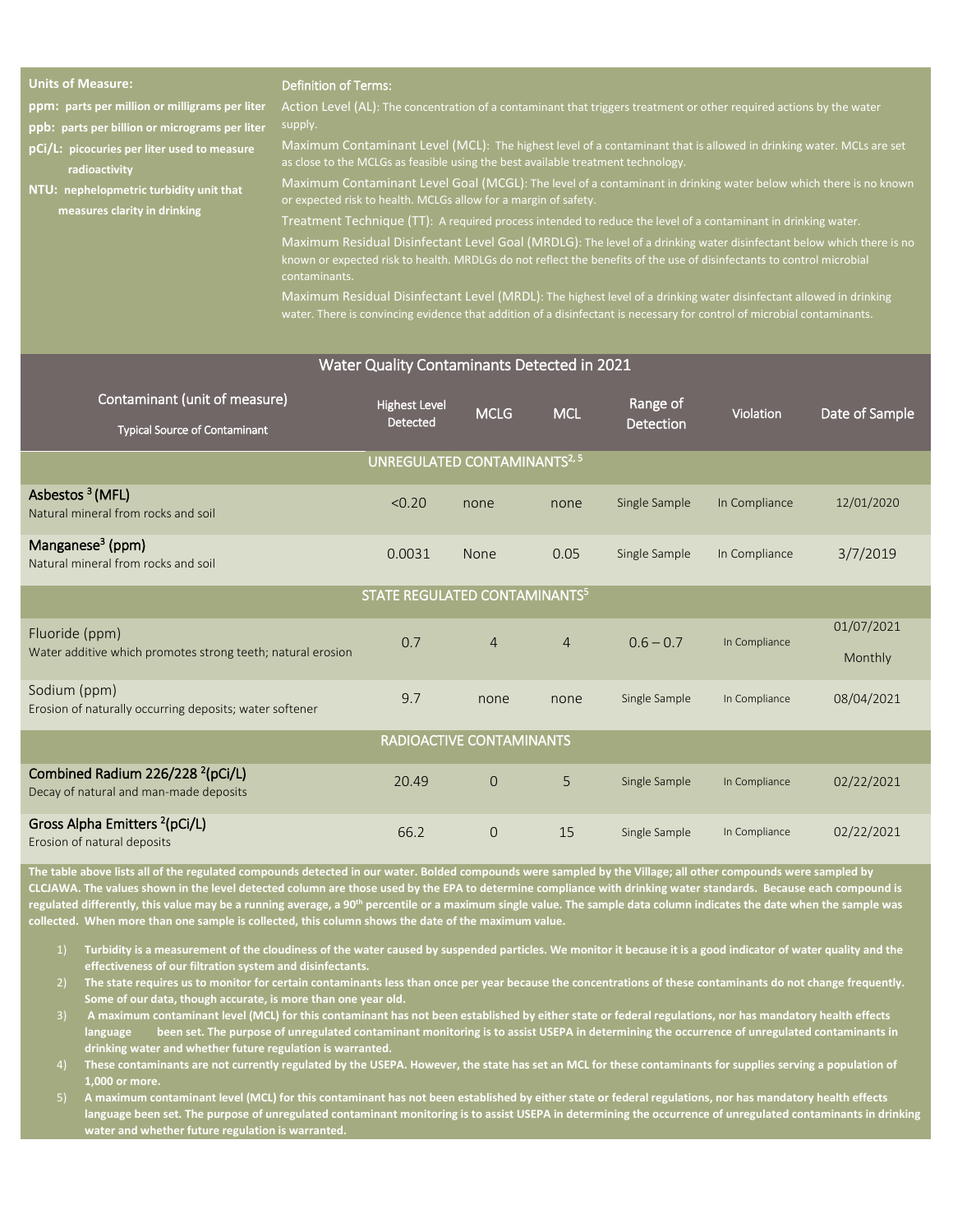# LAKE MICHIGAN EXPOSURE TO CONTAMINANTS **Example 24 and 5 and 5 and 7 and 7 and 7 and 7 and 7 and 7 and 7 and 7 and 7 and 7 and 7 and 7 and 7 and 7 and 7 and 7 and 7 and 7 and 7 and 7 and 7 and 7 and 7 and 7 and 7 and 7 and**

Drinking water, including bottled water, may reasonably be expected to contain at least small amounts of some contaminants. The presence of contaminants does not necessarily indicate that water poses a health risk. More information about contaminants and potential health effects can be obtained by calling the USEPA's Safe Drinking Water Hotline (1-800-426-4791). Both tap and bottled water come from rivers, lakes, streams, ponds, reservoirs, springs, and wells. As water travels over the surface of land or through the ground, it dissolves naturally occurring materials and can pick up substances resulting from the presence of animal or human activity. Contaminants that may be present in untreated water include:

- Microbial contaminants such as viruses and bacteria can be naturally occurring or may come from sewage treatment plants, septic systems, and livestock operations.
- Inorganic contaminants such as salts and metals can be naturally occurring or result from urban storm water runoff, wastewater discharges, oil and gas production, mining, or farming.
- Pesticides and herbicides come from sources such as agricultural, urban and residential storm water runoff.
- Organic chemical contaminants including synthetic and volatile organic compounds are by-products of industrial processes and petroleum production but can also come from gas stations, urban storm water runoff and septic system.
- Radioactive contaminants can be naturally occurring or be the result of oil, gas and mining activities. Pesticides and herbicides come from sources such as agricultural and residential storm water runoff.



#### OUR SOURCE WATER

If present, elevated levels of lead can cause serious health problems, especially for pregnant women and young children. Some homes with old lead service lines, lead plumbing, or copper plumbing with lead solder, may have lead and copper in their water. To minimize these levels, the Illinois EPA requires that CLCJAWA add phosphate to our water at a concentration of 0.3 ppm orthophosphate. This commonly used food ingredient thinly coats the inside of your premise plumbing.

Lead in drinking water is primarily from materials and components associated with service lines and home plumbing. The Village of Gurnee is responsible for providing high quality drinking water, but cannot control the variety of materials used in plumbing components. When your water has been sitting for several hours, you can minimize the potential for lead and copper exposure by flushing your tap for 30 seconds to 2 minutes before using water for cooking or drinking. If you are concerned about lead in your water, you may wish to have your water tested.

Water providers are now generating an inventory of all known lead service lines in use, and are issuing public notification to homeowners of local water main construction or repair work that might increase the risk of lead exposure. For more information on lead in drinking water, testing methods and steps you can take to minimize exposure, contact the Safe Drinking Water Hotline at 1-800-426-4791 or go to [http://www.epa.gov/safewater/lead.](http://www.epa.gov/safewater/lead)

The Illinois EPA, using the Great Lakes Protocol, completed source water assessment in April 2003. Lake Michigan is a surface water source and like all surface waters, is susceptible to potential contaminants. The very nature of surface water allows contaminants to migrate to the intake with no protection, only dilution. CLCJAWA's intake is ranked as moderately sensitive to potential contaminants. There are no potential contamination sources within the intake's critical assessment zone. However, the combination of land use, storm sewer outfalls, and the proximity of North Shore Water Reclamation District (NSWRD) pumping stations in the immediate area add to the susceptibility of CLCJAWA's intake. NSWRD discharges their treated waste water to the Des Plaines River and not into Lake Michigan. Access the following website at http://www.epa.state.il.us/cgi-bin/wp/swap-fact-sheets.pl to view a summary of the source water assessment. We are all participants in the water cycle. Our individual activities impact the rivers and lakes in our watershed and those into which our waste water plants discharge. Please properly use, store, and dispose of all medications and household chemicals. Visit the Solid Waste Agency of Lake County website for disposal options and information at www.swalco.org.